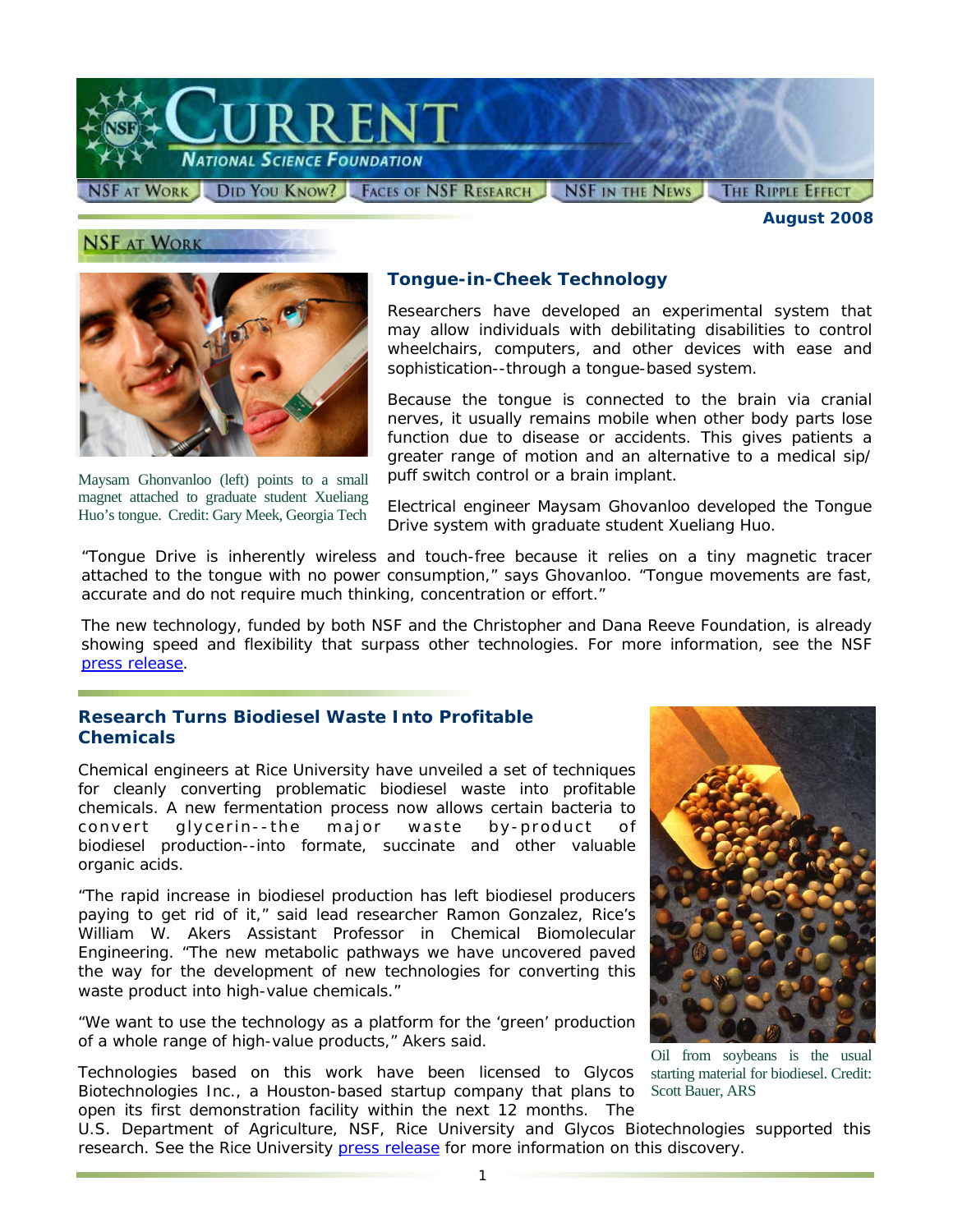

Communities may soon have advance warnings of flash floods. Credit: U.S. Geological Survey

### **Scientists Test System to Forecast Flash Floods along Colorado's Front Range**

People living near vulnerable creeks and rivers along Colorado's Front Range may soon get advance notice of potentially deadly floods, thanks to a new forecasting system being tested this summer by the National Center for Atmospheric Research (NCAR) in Boulder, Colo. Known as the NCAR Front Range Flash Flood Prediction System, it combines detailed atmospheric conditions with information about stream flows to predict floods along specific streams and catchments.

"The goal is to provide improved guidance about the likelihood of a flash flood event many minutes out to an hour or two before the waters start rising," says NCAR scientist David Gochis, one of the developers of the new forecasting system. "We want to increase the lead time of a forecast, while decreasing the uncertainty about whether a flood will occur."

Funding to create the system came from NSF, which is NCAR's sponsor, as well as the National Oceanic and Atmospheric Administration. For more on the system, see the NSF [press release.](http://www.nsf.gov/news/news_summ.jsp?cntn_id=111932&org=NSF&from=news)

### **Sorry, Charlie, You and Nemo Aren't the Only Fish That Talk**

From the comedic portrayal of "Mr. Limpet" by Don Knotts, to the children's Disney favorite, "Nemo," fish can talk, laugh and tell jokes--at least on television and the silver screen. But can real fish verbally communicate? Researchers say, "Yes," in a paper published in the July 18 issue of *Science*.

By mapping the developing brain cells in newly hatched midshipman fish larvae and comparing them to those of other species, Andrew Bass and his colleagues, Edwin Gilland An artist's representation shows the midshipman of Howard University and Robert Baker of New York fish singing to attract a mate. Credit: Nicolle Rager University, found that the neural network behind sound Fuller, NSF



production in vertebrates can be traced back through evolutionary time to an era long before the first animals ventured onto dry land. The neural circuitry that enables human beings to verbally communicate--not to mention birds to sing, and frogs to "ribbit"--was likely laid down hundreds of millions of years ago with the hums and grunts of fish. To hear clips of chattering fish, visit the NSF [press release.](http://www.nsf.gov/news/news_images.jsp?cntn_id=111929&org=NSF)

# DID YOU KNOW?

The world has some 7,000 living languages, and linguists estimate they are dying off at a rate of one every two weeks. You can now hear some of these languages on the big screen.

"The Linguists," a film documentary funded in part by NSF, follows scientists David Harrison of Swarthmore College and Gregory Anderson of Living Tongues Institute on a journey to record unique languages and understand the cultural and political pressures threatening their extinction.

The film premiered at this year's Sundance Film Festival. Visit [www.thelinguists.com](http://www.nsf.gov/cgi-bin/goodbye?http://www.thelinguists.com) to see the film's trailer.



In Bolivia, linguists David Harrison and Gregory Anderson worked to document a language once spoken by healers to the Inca emperor. Credit: Ironbound Films, Inc.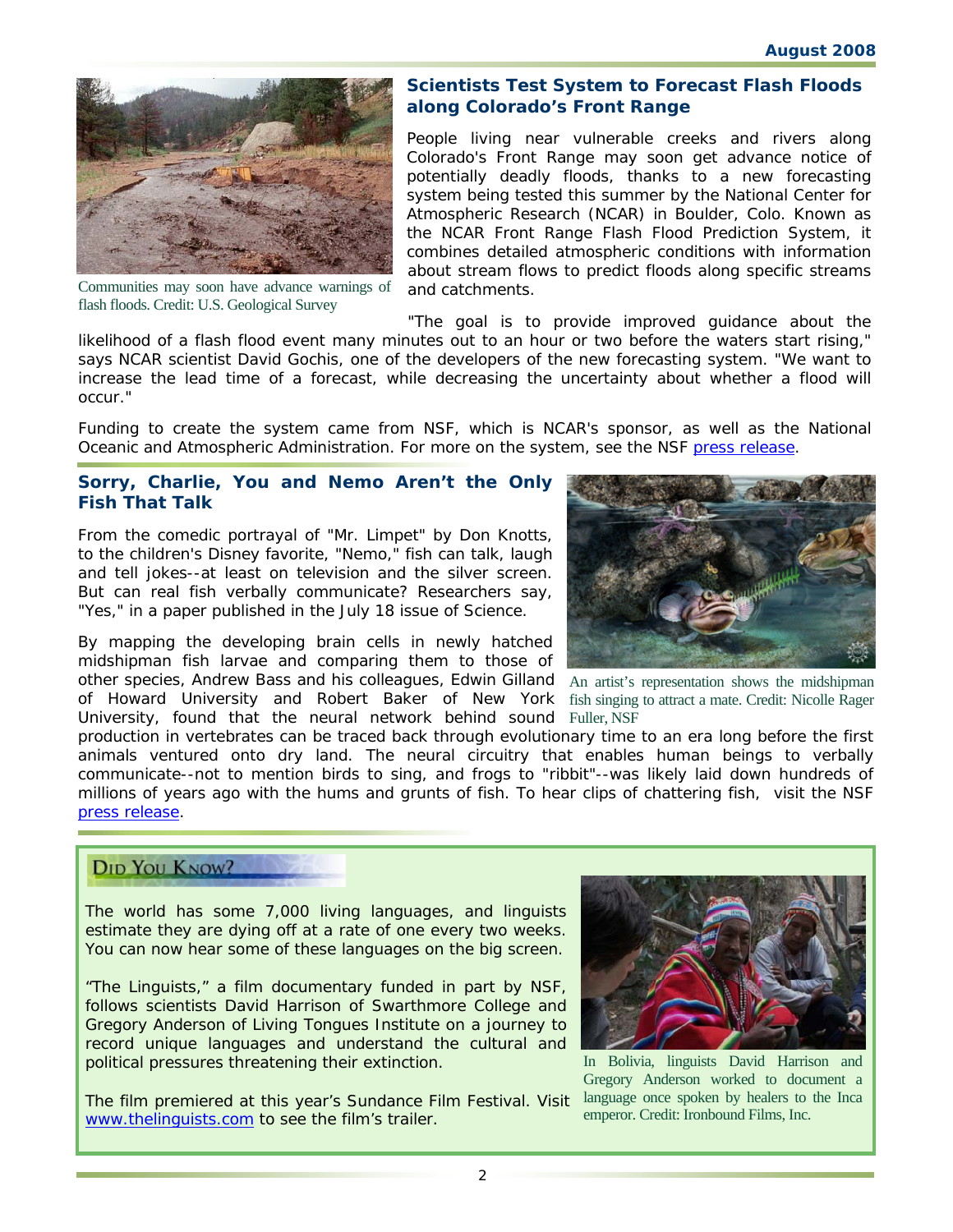### **FACES OF NSF RESEARCH**

#### **Facing the Great Outdoors, Indoors!**

Have you ever wanted to witness the beauty of nature from the comfort of your home? NSFsupported technology is making that a real possibility.

The University of California, Los Angeles's [Center](http://www.nsf.gov/cgi-bin/goodbye?http://research.cens.ucla.edu/)  [for Embedded Networked Sensing](http://www.nsf.gov/cgi-bin/goodbye?http://research.cens.ucla.edu/) (CENS) develops sophisticated wireless sensing systems and cameras that enable scientists, and the public, to observe natural ecosystems with a level of detail that was never before possible.

CENS brings engineers, computer scientists, and biologists together in the development and testing of a variety of wireless networked, durable, lowpower, land- and water-based sensing systems.



Scenic overlook of the James San Jacinto Mountain Reserve in California. Credit: James San Jacinto Mountain Reserve



Western Bluebird development observed through a nestbox camera: (1) the female laying eggs; (2) a clutch of four eggs; (3) four nestlings; and (4) the nestlings at nest-fledging size. The photos were taken as part of the CENS project, "Imagers for Animal Observing Systems." Credit: CENS Sensing and James Reserve

The systems can monitor ecosystems ranging in scale from microscopic to an entire watershed, and within a gradient of landscapes from urban to wildland.

NSF provided funding for wireless embedded networked sensing systems at two sites in the University of California Natural Reserve System: the [James San](http://www.nsf.gov/cgi-bin/goodbye?http://www.jamesreserve.edu/WebcamFiles/Robocam.html)  [Jacinto Mountains Reserve](http://www.nsf.gov/cgi-bin/goodbye?http://www.jamesreserve.edu/WebcamFiles/Robocam.html) and the **Quail** [Ridge Reserve.](http://www.nsf.gov/cgi-bin/goodbye?http://nrs.ucdavis.edu/Quail/Technical/DFGEYE.htm)

By controlling robotic cameras, users can take a look around each site in realtime. Other features accessible to the public include vegetation cameras, audio recordings and bird nestbox cameras. See the development of bluebirds as captured by a nestbox camera on the left.

## **NSF IN THE NEWS**

**[Clean Water More Accessible](http://www.nsf.gov/cgi-bin/goodbye?http://media.www.dailytexanonline.com/media/storage/paper410/news/2008/07/23/TopStories/Clean.Water.More.Accessible.Thanks.To.Ut.Professor-3393605.shtml)** (*The Daily Texan, 07/23/2008*) -- An international research team has developed a process to desalinate water that will make water cheaper and more accessible.

**[Researchers Look to Mass Produce Plant Gene for Biofuel](http://www.nsf.gov/cgi-bin/goodbye?http://www.energycurrent.com/index.php?id=3&storyid=11968)** (*Energy Current, 07/21/2008*) -- The oleoresin gene has been cloned from the copaiba "diesel tree." This gene is being introduced into other plants to mass produce oleoresin, which could be used to fuel automobiles.

**[Researchers Rebuild Their Effort to Rebuild the Internet](http://www.nsf.gov/cgi-bin/goodbye?http://chronicle.com/free/v54/i45/45a01101.htm)** (*The Chronicle of Higher Education, 07/18/2008*) -- The Global Environment for Network Innovations project, which hopes to develop a new and improved Internet, has included efforts from disciplines other than computer science in hopes of maximizing the Internet replacement's effectiveness and impact.